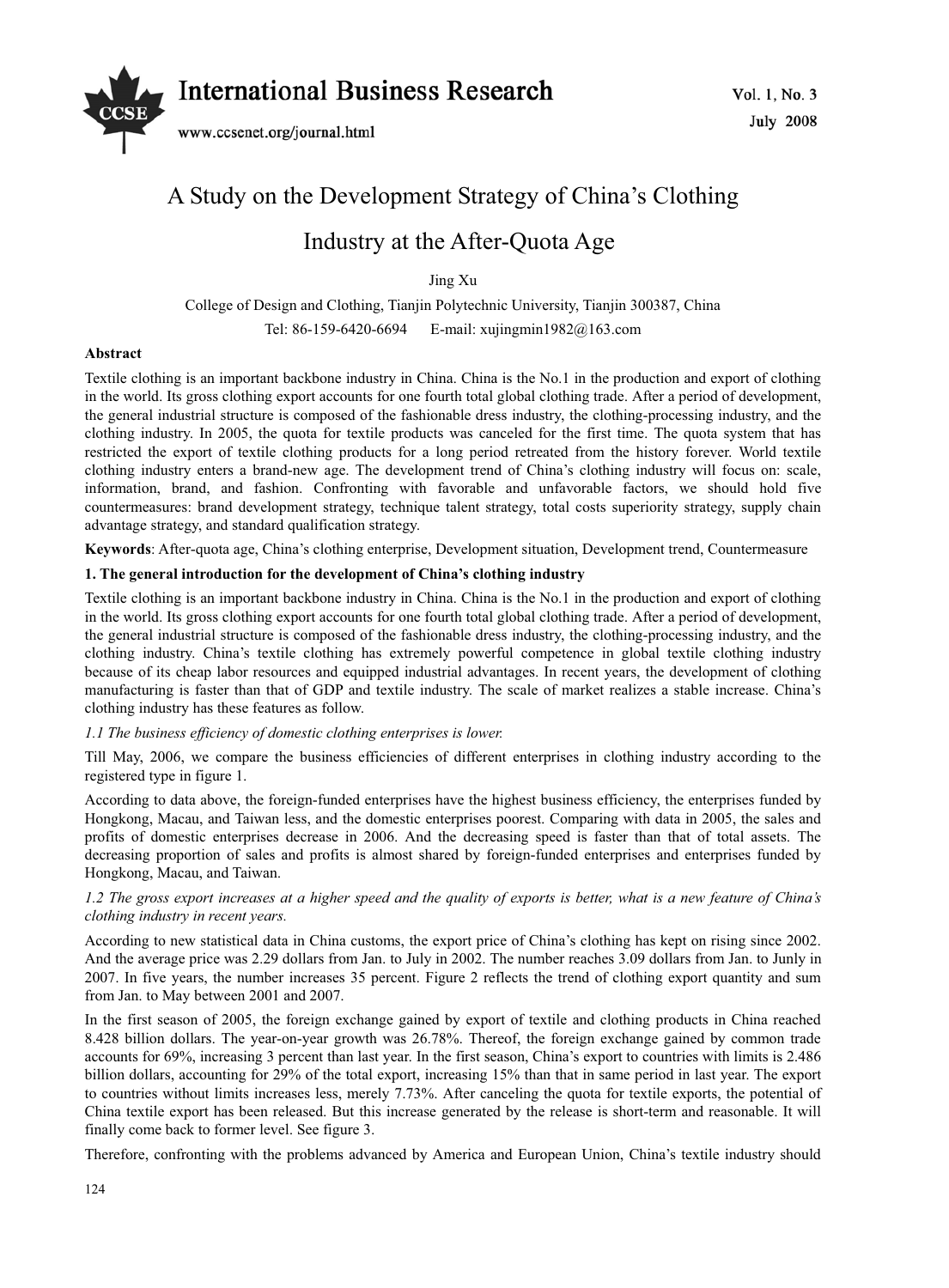keep cool, analyzing situations objectively. If we want to achieve higher foreign exchange by exports, we should further adjust the industrial structure and improve the competence of textile products in foreign trade.

# **2. The situations confronted by China's textile clothing development at the after-quota age and the countermeasures.**

#### *2.1 Situations*

Along with the coming of after-quota age, the global textile supply chain faces up with unimaginable changes. New-developing textile countries enter the global supply chain with lower costs. The retail channels in chief consumption countries are gradually controlled by large retail groups. Purchasers have more choices in trade in the world. Supply countries with lowest costs will gain more orders. Although China is regarded as the largest supplier at the after-quota age, developed countries has already warned that: to take China as the only supplier is extremely dangerous.

In the aspect of unfavorable or uncertain factors:

(1) After the cancel of quota for textile trade, Chinese government imposes export taxes by quantities on 148 clothing tax numbers of thirty-three types in six classes, such as skirts, shirts, trousers, pajamas, and underwear. This action will affect the clothing enterprises in these aspects as follow. Firstly, the lower the unit price of relevant products is, the more significant the influence is. At present, the export tax imposed on textile clothing is between 0.2 and 0.3 per piece. The numbers of export taxes are close. And the export taxes are determined by quantities. Therefore, the lower the unit price of relevant products is, the larger the proportion of imposed taxes to total prices. Secondly, export products with low-added values are affected significantly. Products with different added values are affected differently due to different profits. Thirdly, the export to non-quota market will be hurt. The imposed export tax means to improve the added values of export products. But it will exert more negative impacts on the export to non-quota regions. In Shandong province, 60%-70% of clothing is exported to Japan and Korea. The quantity-based taxes increase the costs of export to non-quota regions, reduce enterprises' gross interest rate, and weaken the competence of clothing.

(2) After the cancel of quota, the price of China export to countries with limits has been decreased in a short period. And the amount of export has been increased. The market shares have been enlarged. The international trade environment becomes more severe. Main importing countries set up barriers by special protection terms and anti-dumping measures. The international trade barrier will become an important way for developed countries limiting textile clothing export after canceling quota for textile. Technology barrier, green barrier, anti-dumping measure, and anti-subsidy measure will affect the clothing industry heavily.

(3) Along with the speeded-up globalization of economy, the flow of production factors is more evident. Developed countries dominate the high value-added clothing market by right of their advantages in strong capitals, perfect market net, brands, and high technologies.

(4) The deficiency of coal, electric power, and transportation will harm the enterprises' production and operation.

In the aspect of favorable factors: firstly, the domestic economy in China will keep a stable and fast growth, what will generate a strong demand for clothing and will drive the development of clothing industry. Secondly, the world economy shows a resuming growth, what will benefit China's clothing enterprises in the fields of exploring market and enlarging export. Thirdly, the cotton price in Chinese market decreases further and becomes near to the price in world market, what will generate positive effects on the operation of clothing economy and the improvement of benefit. In prediction, the whole industry's production benefit will increase 20%.

We should notice that the increase of export quantity is normal because of the return from the quota system to the free trade system. The former quota system distorted world textile trade heavily and restrained China's clothing export. World economy will sustain its stable growth. China economy will stay in its stable and fast growing way. The desire for export in China is still strong. Although America and European countries have set up limits for China's export, the products that have been affected merely account for a small proportion of total clothing export. It does not hurt the general export to a great degree. Therefore, China's clothing export will still sustain a stable and faster growth.

#### *2.2 Countermeasures*

It is an urgent affair to analyze rationally China clothing industry's competitive advantages in the reengineering of global textile supply chain, adjust timely China's textile trade policy and industrial policy, and enhance the implementation. Considering the favorable and unfavorable factors confronted by clothing industry at the after-quota age, we put forward five countermeasures as follow.

#### (1) Brand development strategy

Brand competition has already become a main part of market competition. It does not merely mean to improve the famousness of name. Enterprises should endow their brands with rich cultural meanings and develop multiple brand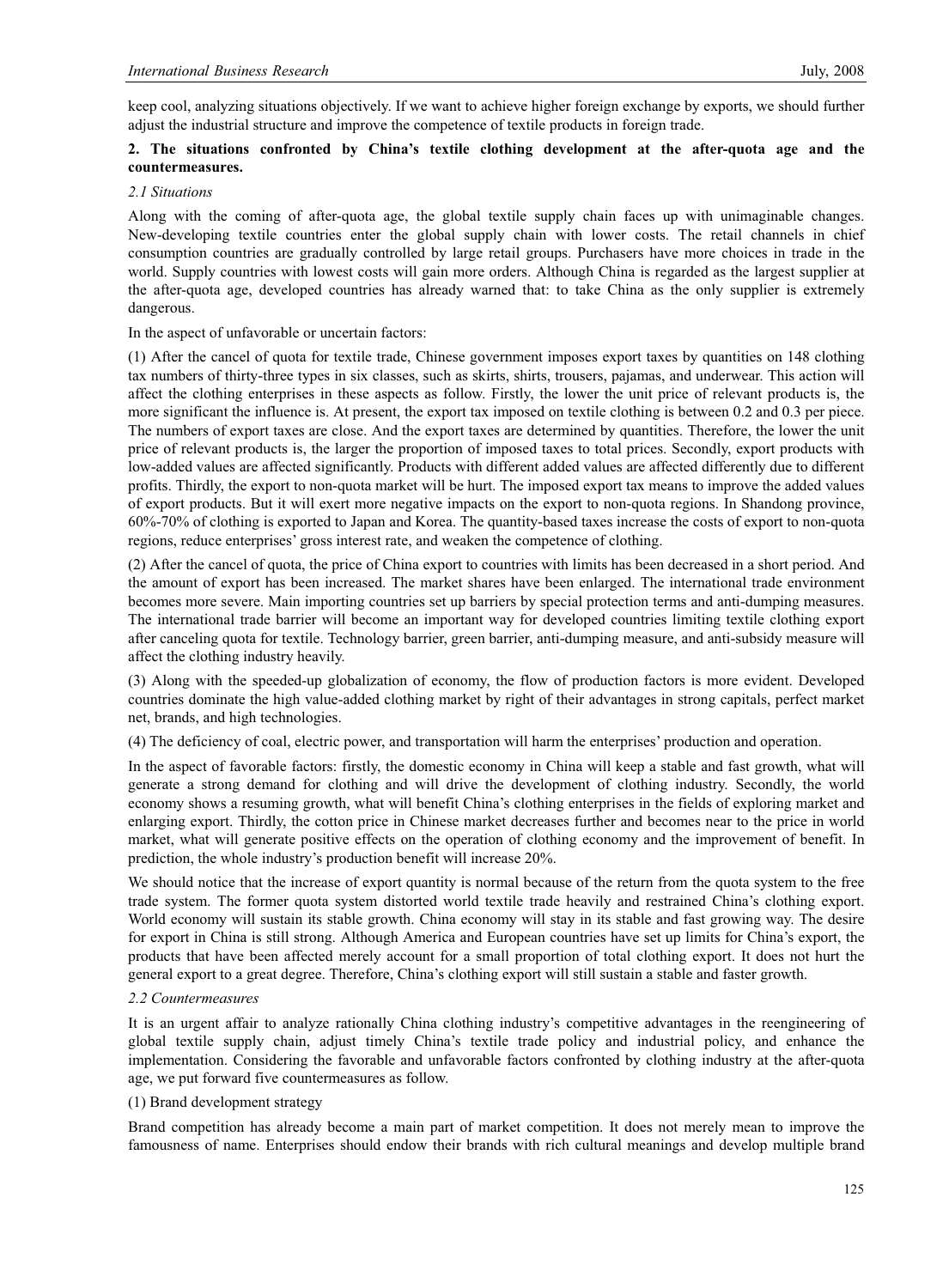strategies. As clothing designers are engaged in their designs, the essential idea is to give prominence to characteristics of local culture and national culture, mining China's humanism resources as much as possible. Only by making best use of the carrier, namely the clothing, and displaying Chinese culture, can we establish the position of "Chinese clothing".

According to the "three-less three-more" feature of China clothing industry, we should take brands as the impetus in development. Integrate the advantage powers and provide with support for a few of head enterprises that can drive the development of surrounding regions. Amounts of small industrial clusters will finally form a national industrial cluster. In the process of supporting a few of head enterprises to form different industrial clusters, we should pay more attention on the conformity of resources and brands. By this way, a group advantage will come into being.

#### (2) Total costs superiority strategy

In the macro aspect, China's clothing industry possesses a unique position in world clothing trade. It has a bright prospect in the field of export. However, China clothing's competitive advantage chiefly focuses on the price aspect. It does not have a predominant advantage concerning with the production costs. Therefore, Chinese enterprises should make up plans as a whole and choose the operation mode that can help to realize maximum profits at lowest costs. By this way, China's clothing industry will be strong.

Enterprises must try to gain essential advantages in prices of labors, costs of materials, productive efficiency, and countermeasures for sorts of non-tariff barriers in order to enlarge their exports further guarantee their sustainable development. "To decrease costs" is one of lifelong strategies for any enterprise. Under the new world clothing trade situation, it is urgent and important for China's clothing enterprises to apply the total costs superiority strategy.

### (3) Technique talent strategy

For any modern enterprise, talent is one of core competences. Technological innovation is the root for enterprises improving their competence. Especially at the knowledge economy times, innovation relates with enterprises' survival and development closely. Enterprises have an increasing demand for talents. They lay more stresses on the exploration and cultivation of talents. On the other hand, talents with potentials have to experience a period of growth and adaptation as they become mature. The most important responsibility of leaders in enterprises is to pick up talents and cultivate them to do what they can do and sustain long-term enthusiasm for work.

#### (4) Standard qualification strategy

In recent years, a new international trade standard ------ SA8000 social responsibility standard is in front of China's export enterprises. SA8000 is new barrier for some export enterprises. As the first "social moral responsibility attestation standard" in the world, SA8000 requires that enterprises should shoulder social responsibilities as they earn money. It sets up lowest requirements for work environment, employees' health and safety, professional training, wages, rights of labor unions, and other specific issues. It chiefly includes nice factors, namely child labors, compulsory labors, health and safety, freedom of organizing labor unions and collective negotiation rights, punishment measures, work schedule, wages, and management system. More than 40 enterprises have passed the SA8000 attestation in China. And one fourth belongs to the clothing industry. They chiefly locate in the provinces with relatively developed trade along south-east seaside. No clothing enterprise has passed this attestation in Shandong province.

However, in recent years this attestation has become one of requirements listed in multi-national companies' orders more and more. It has already served as a technology barrier for China's export. The up-spring of SA8000 is originated from the imbalanced competitive relation in the world market. It is a kind of adjustment of competition between developing countries and developed countries in the world market. Considering this trend, China's clothing enterprises and Chinese government should take action, escaping from a negative position. In the long run, the SA8000 standard can bring about more values in many aspects for enterprises.

### (5) Supply chain advantage strategy

Supply chain management has already gained more and more attentions from enterprises. It has gradually become an option for the development strategy of modern enterprises. In contrast with the traditional vertical management mode, the supply chain management has enormous competitive advantages. As a cooperative strategy for enterprises, the supply chain management can provide with not only a system but also an organizational form in resource allocation.

For China, the key point is to make best use of present opportunity to enlarge the market, build up more marketing channels, and gain certain controlling right in the world supply chain instead of allowing more enterprises to enter the list of international suppliers. It is a long-term and systematic project to construct a complete and effective supply chain for Chinese products. Therefore, it is necessary to motive and use the strengths at the official, industrial, and corporate levels to realize this goal.

### **3. Conclusion**

China is an enormous market. Chinese have their unique characteristics in aspects of culture, history, and aesthetics.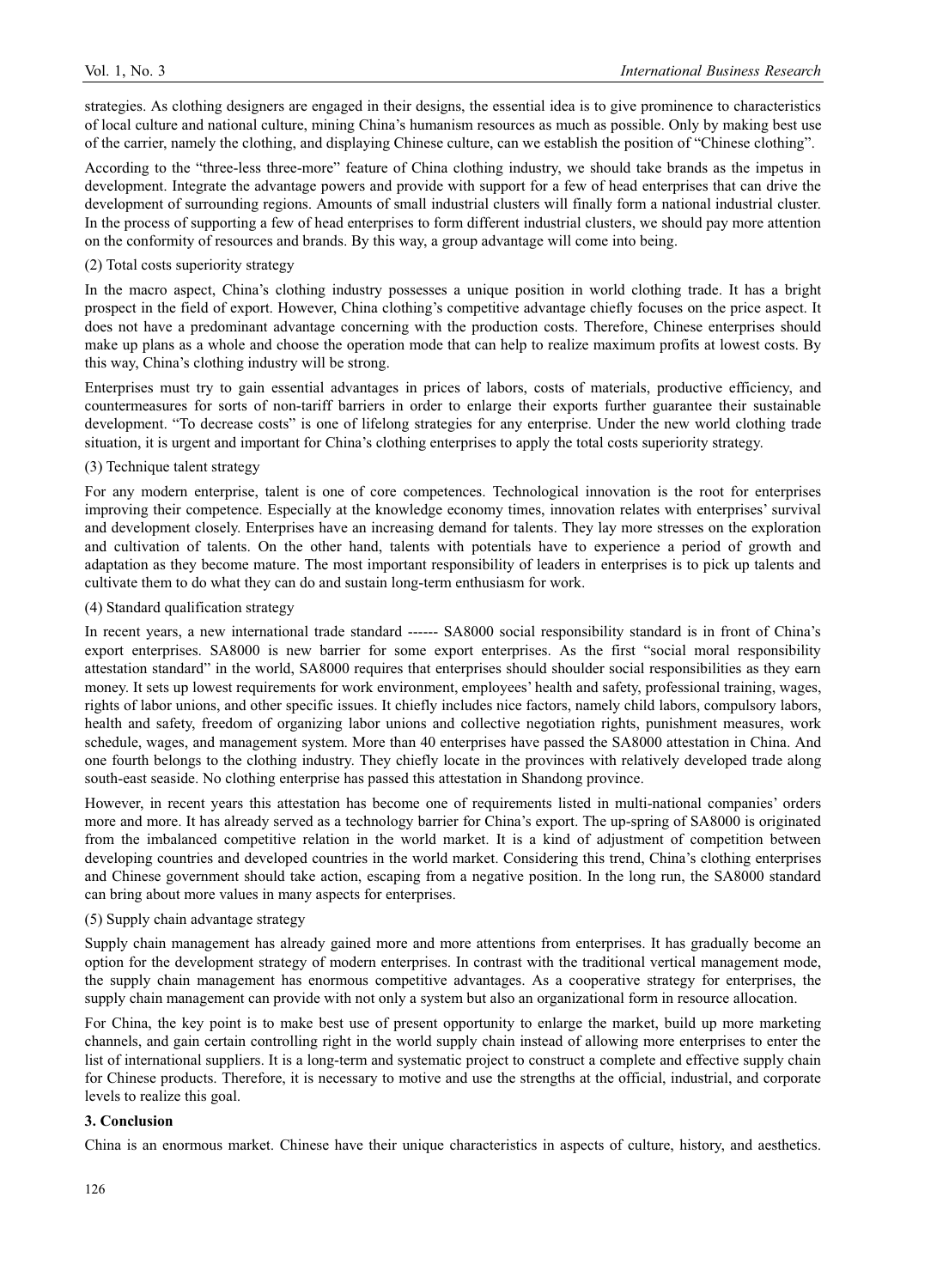China' enterprises can grasp these characteristics easily. Besides, China is a giant in clothing production field in the world. It has rich industrial resources. These facts serve as preconditions for the birth of world famous brand in a sense. Therefore, as long as Chinese enterprises begin from the features of clothing industry, master the key rings, namely product (design, cloth), market, terminal (channel), production (craft), and brand, make integrated innovation based on national elements and international elements, they can make up changeable market and brand strategies and step into a way to success.

Facing up with opportunities and challenges, clothing enterprises should meet the trend of international economy and the norm of international operation, take immediate and positive action, combine with world-famous enterprises, and explore market together. The combination is an integrating and learning process instead of losing themselves, which can help to gain more spaces and bring about a win-win result. Therefore, persisting in brand strategy and innovation will be the best way for China's clothing enterprises or even all Chinese enterprises to realize the complete prosperity.

### **References**

(2003-2005). *Shandong Clothing Information*. No.40-56.

Mao, Lili. & Wang, Xingjia. (2005). An analysis on the present development of knitted clothing industry of China. *Kitting Industries*. No.3. p55-59.

Wang, Chunhong. & Ma, Huiying. (2004). The future winners and losers in textile and clothing industry. *Tianjin Textile Science & Technology*. No. 4. P45-47.

Wang, Xi. & Chen, Yao. (2003). The tendency of garment sales. *Journal of Chengdu Textile College*. No.1. p20-21.

Yu, Ping. (2005). Effect of SA8000 on China's textile and clothing industry. *Wool Textile Journal*. No.6. p5-7.

Yu, Weixiang. (2003). How China clothing industry enters WTO. *China's Foreign Trade*. p80-81.

Zhou, Shaoning. (2005). New tests for wisdom and ability. *Textile Information Weekly*. No.8. p11.

Zhu, Yuming. (2003). Information technology applications to Chinese garment industry. *Journal of Zhejiang Institute of Science and Technology*. No.3. p55-59.

Zu, Yidan. & Li, Xiaoying. (2004). The effects of textile and clothing association on the breakthrough of trade barriers. *Shandong Textile Economy*. No.5. p3-4.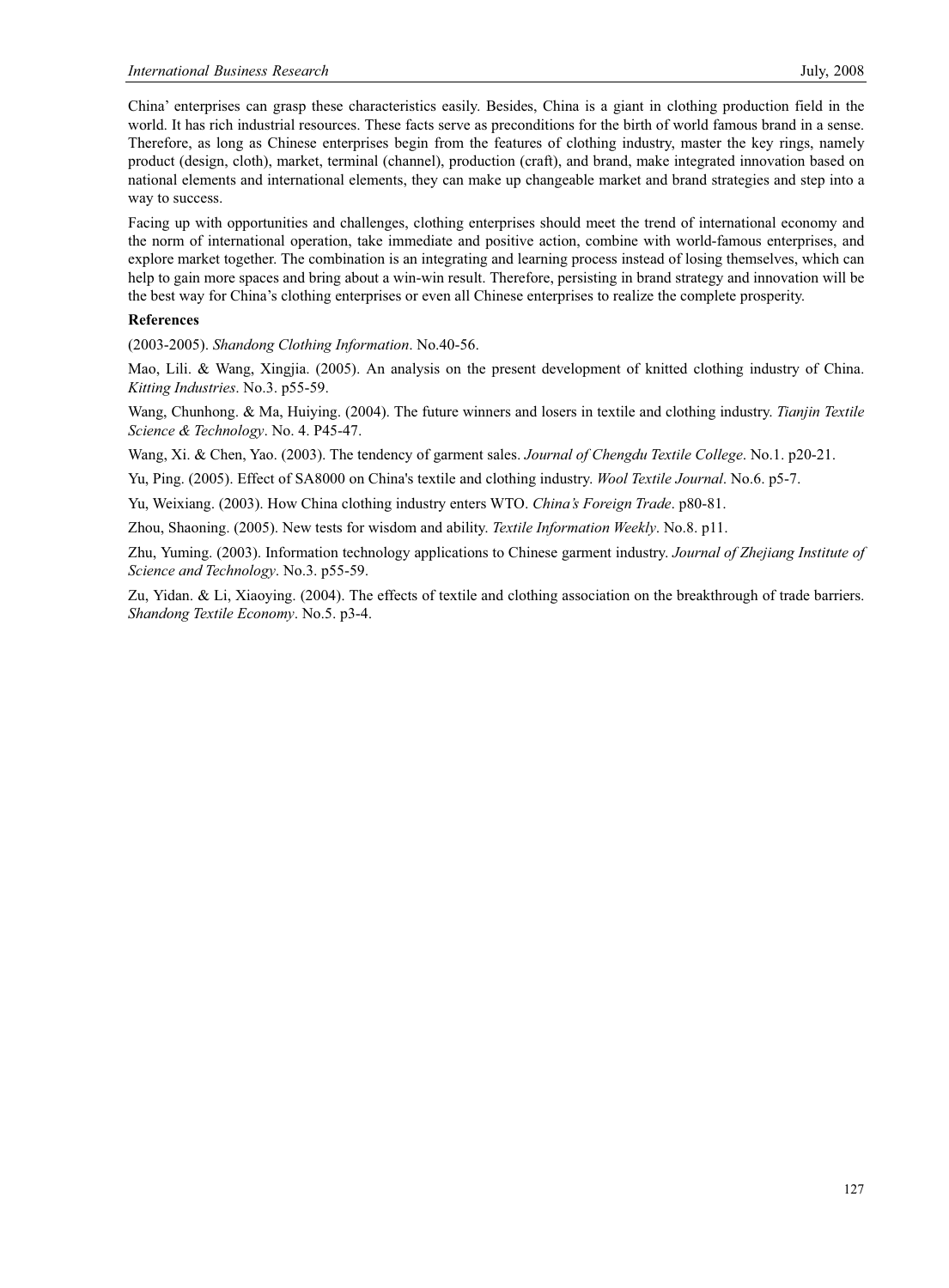



Figure 1. The Comparison of Business Efficiencies in Three kinds of Enterprises